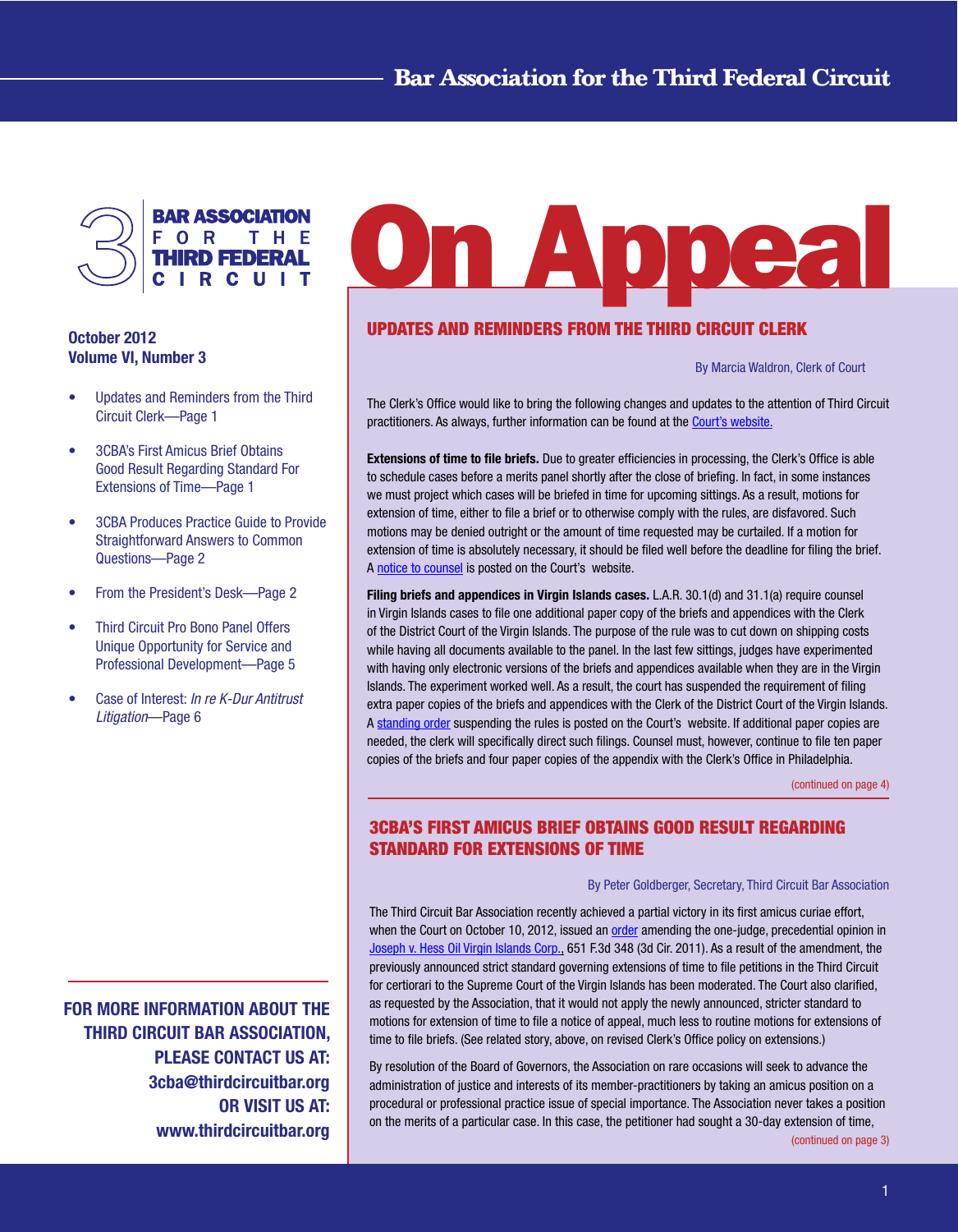

## FROM THE PRESIDENT'S DESK

This fall, the 3CBA is seeing good fruit from its efforts on behalf of its members. Our first-ever amicus brief was successful: earlier this month, the Court amended an opinion that had enunciated what we believed was an overly strict rule regarding extensions of time to file petitions in Virgin Islands cases. The [article](#page-0-0) in this Newsletter explains how the Court's amended decision will benefit both practitioners and parties going forward.

As you may already know, we released our Third Circuit Practice Guide several weeks ago (read more about it below). This concise guide, produced by experienced Third Circuit practitioners on the 3CBA's Board of Governors, is full of useful information for attorneys—whether they are new to or familiar with Third Circuit practice. The Guide has gotten rave reviews. Numerous Third Circuit judges have given us positive feedback and requested copies for their clerks.

Members, too, have been pleased to receive the Practice Guide as a benefit of 3CBA membership. One wrote that with the Guide, "lawyers can have quick reference information and clients appreciate that." Another endorsed the value of membership: "Informative newsletters and Practice Guide for \$40 a year?" It's true–3CBA dues are a great investment. Encourage others to join us. Share the Practice Guide with a colleague (it's available [online\)](http://www.thirdcircuitbar.org/documents/third-circuit-bar-practice-guide.pdf) the next time you get a call asking about a point of Third Circuit practice or procedure. We are moving forward in our mission to improve the standards of practice, create events and educational programs to aid the Court in the administration of justice, and facilitate Bench/Bar relations. The more Third Circuit practitioners join our efforts, the more we can do on behalf of our members.

#### Stephen M. Orlofsky

President, Third Circuit Bar Association

## 3CBA PRODUCES PRACTICE GUIDE TO PROVIDE STRAIGHTFORWARD ANSWERS TO COMMON QUESTIONS

Members of the Third Circuit Bar Association recently received, both in hard copy and as a PDF, the new U.S. Court of Appeals for the Third Circuit [Practice](http://www.thirdcircuitbar.org/documents/third-circuit-bar-practice-guide.pdf) Guide, which was prepared by the 3CBA. The Guide represents a collaborative effort to address a problem brought to the 3CBA's attention by the Court: the need for a concise, handy, and straightforward reference on Third Circuit appeals.

At the request of 3CBA's President, Steve Orlofsky, and with the concurrence of the Board, Board members Jim Martin and Donna Doblick took charge of the project, contributed several chapters, and edited the final product. Jim and Donna also recruited other experienced Third Circuit practitioners as contributors: Board members Chip Becker, Chuck Craven, Lisa Freeland, Peter Goldberger, Kevin McNulty, and Andy Simpson. The 3CBA liaison judges, Dolores K. Sloviter, Judges Thomas L. Ambro, Julio M. Fuentes, D. Michael Fisher, gave valuable input on various drafts, as did Third Circuit Clerk Marcia Waldron. The result is a compact, well-indexed Practice Guide that covers topics including:

- • threshold considerations,
- the mechanics of the appellate process,
- the functions of the clerk's office,
- • mediation,
- motions,
- • briefs and oral argument,
- en banc and post-decision proceedings,
- frequently asked questions, and
- helpful appendices including major appellate deadlines, Third Circuit electronic filing requirements, and more.

3CBA President Steve Orlofsky has called the Practice Guide "another way for the 3CBA to support the administration of appellate justice and to help raise the standards of practice in the Third Circuit, in accordance with our mission." The Practice Guide has been warmly received by the Third Circuit's judges, many of whom asked for additional copies for their law clerks. Judge D. Michael Fisher commented, "The Practice Guide will help both experienced attorneys and new practitioners in the Third Circuit. Practitioners would be wise to keep it close by and refer to it frequently."

The Practice Guide is available at the 3CBA [website.](http://www.thirdcircuitbar.org/)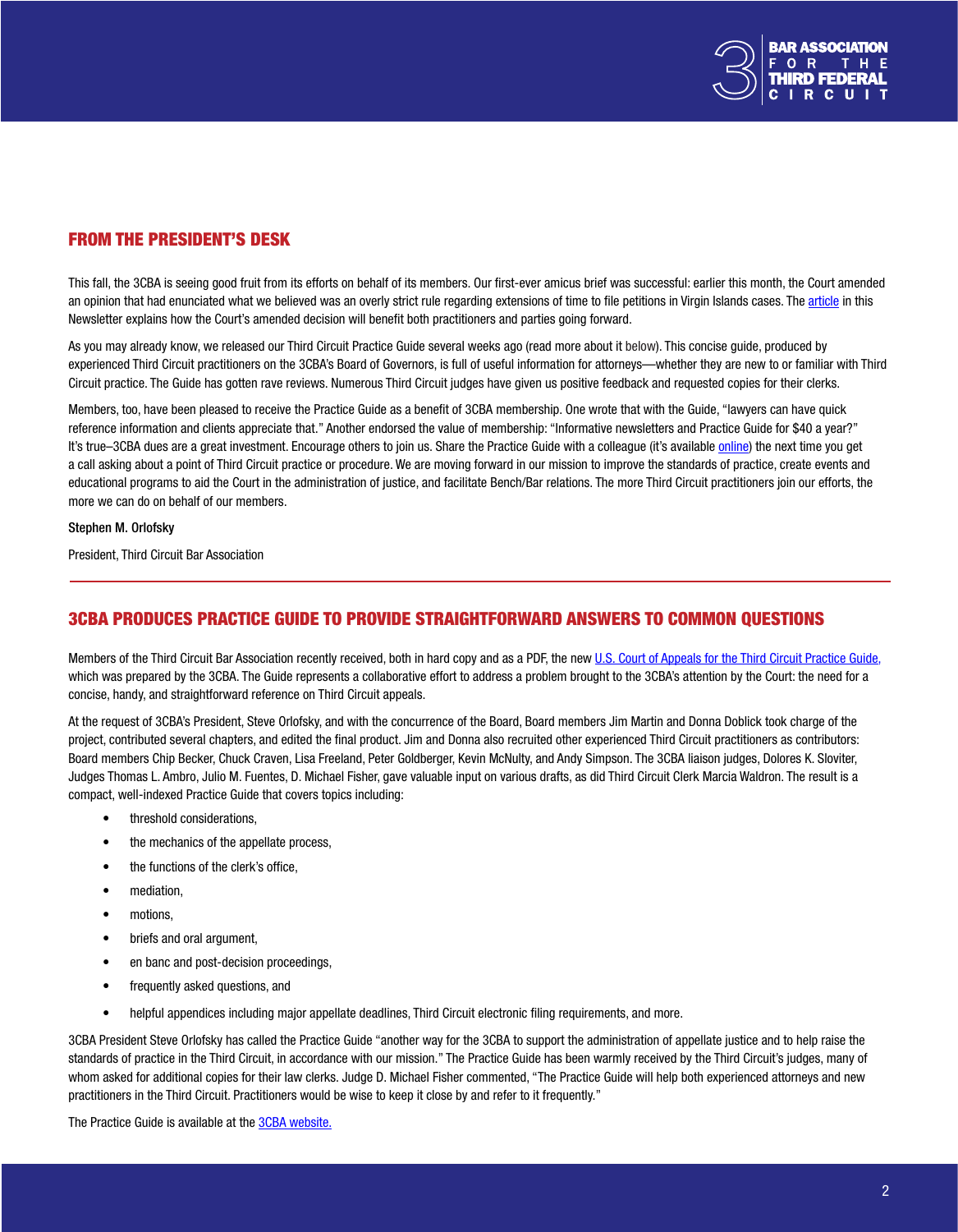

## <span id="page-2-0"></span>3CBA'S FIRST AMICUS BRIEF OBTAINS GOOD RESULT…—continued from page 1

as allowed by L.A..R. 112.4(a), of the 60-day period for filing a petition seeking Third Circuit review of a decision of the Supreme Court of the Virgin Islands. (The original opinion noted that under 48 U.S.C. § 1613, the Third Circuit has certiorari jurisdiction over decisions of the Virgin Islands Supreme Court. 651 F.3d at 349.)

The motion stated that an extension was needed because counsel was newly retained by the client for his Third Circuit expertise and had no prior involvement in the case, and also because of new counsel's pre-existing obligations and schedule. To the parties' surprise, while the request was granted, the order was accompanied by a full precedential opinion, issued by a single judge but reviewed by the full Court, explaining that in the future such requests would not be granted except on the basis of "unforeseen or uncontrollable events," that is, circumstances beyond counsel's and the client's control. The opinion makes clear that the retention of new counsel and counsel's workload would ordinarily not be considered to be "good cause" under this standard. In support of this decision, Judge Smith cited published opinions of certain Justices of the Supreme Court in Chambers, principally those of Justice Scalia, employing this standard on consideration of applications for extension of time to file certiorari petitions in the United States Supreme Court.

Petitioner Hess Oil moved for withdrawal or revision of the opinion, although not for reconsideration of the decision (as it had prevailed on its own extension motion). In its memorandum in support of the motion, Hess discussed the negative impact of the Court's announced standard on appellate practice (discouraging parties from seeking out and hiring expert appellate counsel) and certain mistaken assumptions and assertions contained in the opinion. In support of the motion for revision, Hess submitted an affidavit by Roy G. Englert, Esq., an experienced Supreme Court practitioner, a member of the Judicial Conference Standing Committee on Rules of Practice and Procedure, and a frequent Third Circuit advocate. Mr. Englert affirmed that Justice Scalia's practice in routinely denying extension requests and in setting a high standard for those he grants is aberrant among the Justices.

On behalf of its 325 active members, the Third Circuit Bar Association, for the first time in its history, filed an amicus brief in support of the petitioner's motion. Written by Past President Jim Martin, along with his partner at Reed Smith, current Board member Donna Doblick, the Association's amicus brief pointed out that the Court's standard would discourage parties from hiring suitable expert appellate counsel, and explained why learning about a case and identifying the best issues to raise may take new counsel on appeal a significant amount of time, and yet be beneficial to the Court. The brief also noted that in a very real sense, an appellate practitioner's schedule, in terms of the bunching up of deadlines, is often not under his or her control. Finally, the brief reiterated the experience of member lawyers in obtaining extensions of time from our own Circuit Justice, Samuel A. Alito, and other Justices, for filing Supreme Court cert petitions. This experience confirms that the ultrastrict standard applied by Justice Scalia is not the norm.

Some 15 months after the motion and amicus brief were filed, on October 10, 2012, a three-judge motions panel (comprising Judges Smith and Fuentes, with Chief Judge McKee) issued a brief order amending the published opinion. The order inserts the word "usually" in the conclusion stating the strict standard that counsel must meet to obtain an extension of time under LAR 112.4(a). The order also adds a sentence to the opinion expressly stating that the standard announced in the opinion does not apply to motions under Fed.R.App.P. 4(a) or 4(b) to extend time for filing a notice of appeal. While the Association would have preferred a complete withdrawal of the original opinion, the amendments do ameliorate its principal concerns. And the Board was pleased to see that it could take effective action, in the interest of the members, to protect against the creation of rules that make expert appellate practice, however inadvertently, more difficult for lawyers and less available to clients.

## CONGRATULATIONS

The Third Circuit Bar Association Congratulates former member of the board of Governors

– Kevin McNulty –

on his recent appointment as a United States District Judge for the District of New Jersey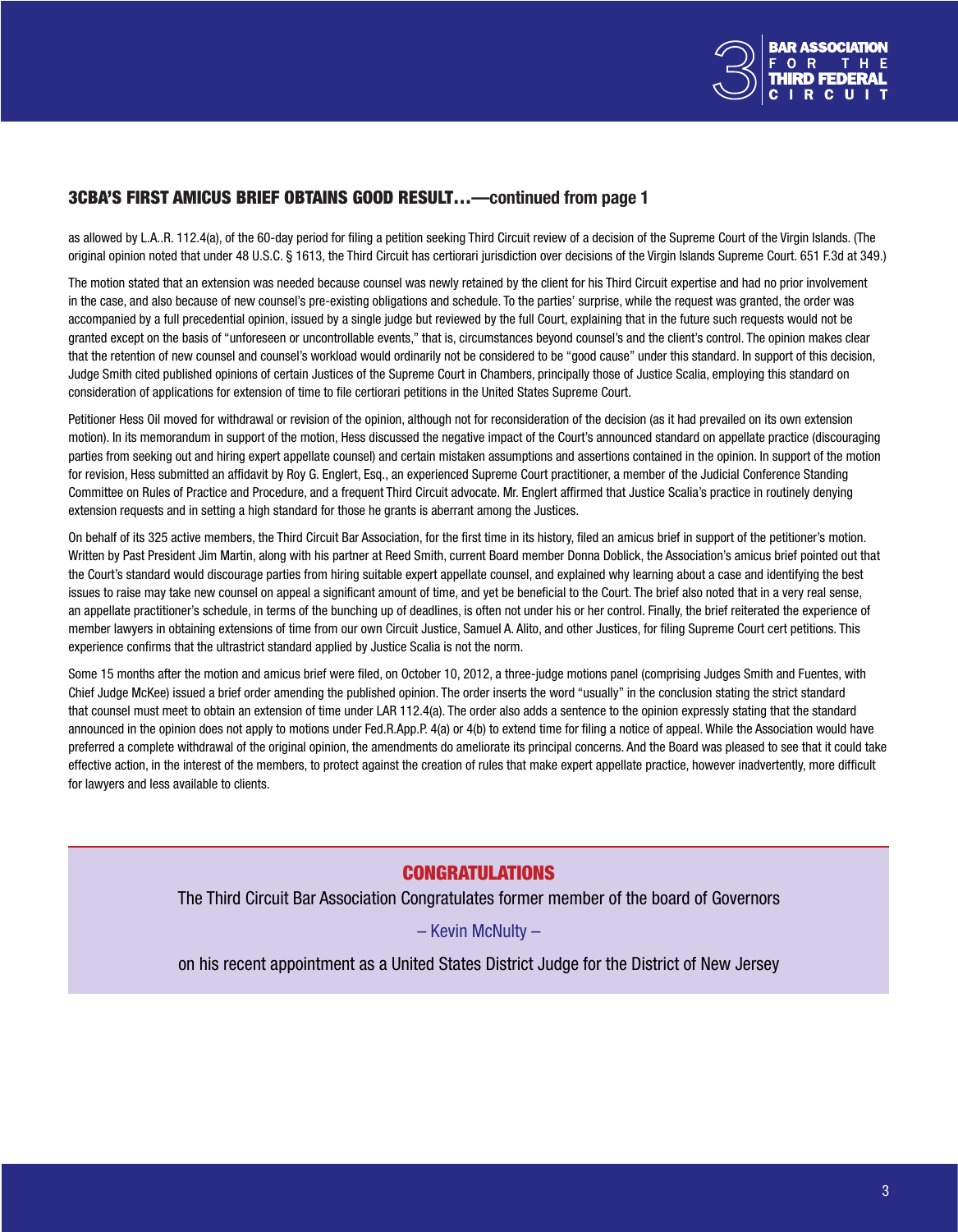

### <span id="page-3-0"></span>UPDATES AND REMINDERS FROM THE THIRD CIRCUIT CLERK…—continued from page 1

Clarification regarding motions to certify questions of state law. L.A.R. 110 states that a motion for certification of a question of state law must be included in the moving party's brief. The motion should also be separately filed on CM/ECF. Separately filing the motion allows the court and parties to better identify and track pending motions. A notice reminding counsel of this [requirement](http://www.ca3.uscourts.gov/Public%20Notices/NOTICE%20TO%20COUNSEL_ExtMot_LAR110.pdf) is posted on the website.

*Anders* cases. The quality of briefs from both appellants and appellees in *Anders* cases has been problematic. (In an *Anders* case, a court-appointed defense attorney seeks to withdraw from the case on appeal based on the belief that the appeal is frivolous.) The Clerk's Office has posted on the website [guidelines](http://www.ca3.uscourts.gov/internet/Forms%20and%20Information%20Sheets/Criminal%20Justice%20Act%20and%20Appointed%20Counsel%20Information/ANDERS%20GUIDELINES%203dCir.pdf) and a [checklist](http://www.ca3.uscourts.gov/internet/Forms%20and%20Information%20Sheets/Criminal%20Justice%20Act%20and%20Appointed%20Counsel%20Information/ANDERS%20CHECKLIST.pdf) to aid attorneys filing *Anders* cases. The guidelines also have instructions for government attorneys filing responsive briefs in such cases. These aids were adapted from another circuit.

Appendices in agency cases. Some agencies file the entire record in electronic form on the Court's CM/ECF system. This is the usual practice in immigration cases. Because these documents are easily available on the Court's docket, we are instituting a pilot program to allow parties in agency cases to rely on and to cite to the electronic record, rather than file an appendix. A notice to the parties that no appendix is necessary is sent when the record is filed. It must be emphasized that this program applies only to agency cases. An appendix must be filed electronically and in paper form in all other cases.

Jurisdictional dismissals. Because Federal Rule of Appellate Procedure 4(b)'s timeframe for filing a notice of appeal in a criminal case is not jurisdictional, the Clerk's Office does not list a criminal case for possible dismissal due to jurisdictional defect when the notice of appeal is untimely. While this issue can be raised by the government in its responsive brief, the better practice is to file a motion to dismiss at the outset of the case *before* the filing of the appellant's brief. Filing such motions prior to briefing can be a cost-saving measure in these times of tight budgets (see next section). (Early identification of obviously untimely appeals saves both the government and counsel appointed pursuant to the Criminal Justice Act, the time and costs associated with unnecessary extension motions and the filing of full briefs.)

Budget. Like all government entities, the Judiciary is coping with declining budgets. Congress has not yet passed a budget for fiscal year 2013, which began on October 1, 2012; the government is operating under a Continuing Resolution. Under the Continuing Resolution the Judiciary is operating at funding levels that are 4.8% less than that of FY 2012. All Court of Appeals units have been downsizing, primarily through attrition, for the past few years. The Clerk's Office has lost 5 positions. One very visible sign of this decline in personnel is that we no longer have a staff person at the front counter in the afternoon. Visitors must ring a bell or pick up a telephone for service. Calling ahead is a good idea.

Other budget concerns loom. There is a possibility that automatic spending cuts provided by the Deficit Reduction Act—otherwise known as "sequestration" could take effect in January 2013. While everyone hopes that sequestration does not happen, the Judiciary is projecting how sequestration will impact the courts and is planning for such a contingency. It is estimated that sequestration would result in a loss of \$500 million from FY 2012 funding levels Judiciary-wide. Judge Julia Gibbons, Chair of the Judicial Conference Budget Committee, stated, "Quite simply, a reduction of this magnitude would cripple the operations of the federal Judiciary…"

All offices of the Court of Appeals—the Clerk's Office, Circuit Executive's Office, Library, Staff Attorney's Office, and Mediation—would be affected. Needless to say, the magnitude of such reductions would make it impossible to deliver the level of service we currently provide.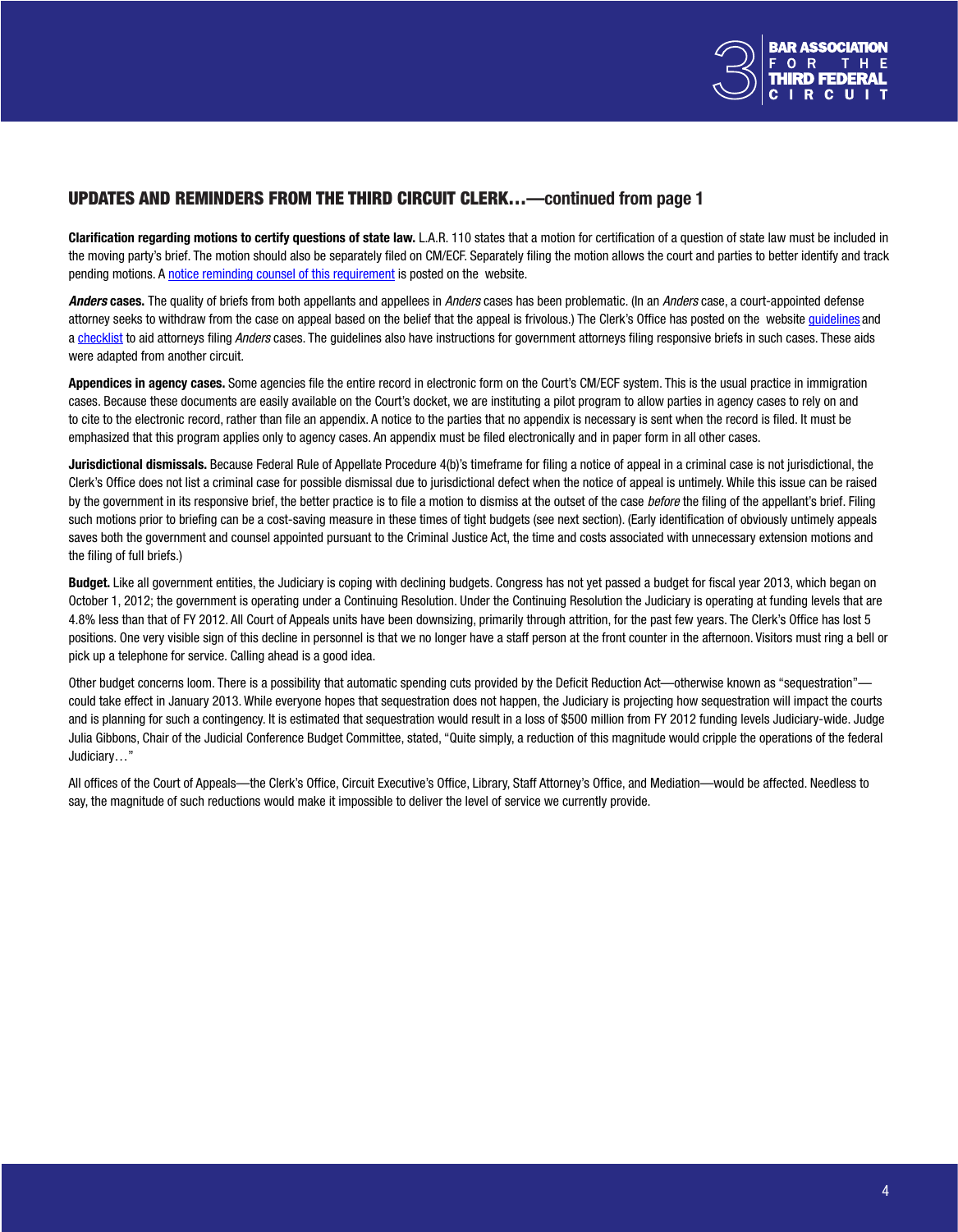

# THIRD CIRCUIT PRO BONO PANEL OFFERS UNIQUE OPPORTUNITY FOR SERVICE AND PROFESSIONAL DEVELOPMENT

The Third Circuit receives a high volume of pro se appeals. In order to provide representation for pro se litigants whose appeals appear to have merit, the Third Circuit clerk's office maintains a Pro Bono Panel of practitioners who are willing to be appointed as pro bono counsel. Cases assigned to pro bono counsel consist mainly of prisoner civil rights appeals, as well as a range of employment, bankruptcy, ERISA, and immigration matters.

In 2010, I joined the Pro Bono Panel by sending a letter to the Clerk, Marcia Waldron, expressing my willingness to serve. Several months later, the Court contacted me to ask if I would be willing to take a case. Once I accepted, the Court sent me the District Court record on CD. Because I was new to the case, the Court automatically provided a 60 review period before issuing the briefing schedule, which allowed me to get up to speed.

My client, a prisoner in a New Jersey state prison, had represented himself throughout the litigation in the District of New Jersey—from the filing of his handwritten complaint alleging civil rights violations in the prison, all the way through to the District Court's grant of summary judgment for the defendants.

Although I have a fair amount of Third Circuit experience, I had never delved deeply into prisoners' civil rights issues—so I was very fortunate to receive support from a wide array of sources. First and foremost, the partners in Reed Smith's appellate group helped me to brainstorm issues and arguments. A junior associate and a few summer associates helped with research. My client, although unable to communicate frequently from New Jersey state prison, was supportive.

Finally, opposing counsel were courteous and helpful.

The legal issues in the case contained two interesting overlays: first, during the time period at issue, my client was a pretrial detainee—so he asserted due process claims, rather than Eighth Amendment (cruel and unusual punishment) claims. Second, my client is confined to a wheelchair, and case law regarding the rights of wheelchair-bound prisoners is sparse. I extracted basic civil rights principles from the case law and relied on analogies and distinctions to argue that my client's rights had been violated.

In cases involving appointed pro bono counsel, the Third Circuit grants oral argument whenever possible. That practice was followed in my case, and several weeks after the briefing concluded, I received the Court's email notice that the case would be argued ten days hence. After a whirlwind review of the issues and arguments, I was off to Philadelphia, where I had the great privilege of arguing the case before Judge Fisher, Judge Greenaway, and Judge Aldisert (who sat via videoconference from his California chambers). The bench was hot, with all three judges asking insightful questions. Judge Fisher, who presided, thanked Reed Smith and me for taking on the case pro bono—and Judge Aldisert also expressed his pleasure that the appellant had been able to receive representation.

Over the summer, the Court affirmed summary judgment in favor of the defendants. I wrote to my client, sending a copy of the Court's opinion and explaining the outcome. My final action was to file a motion to formally withdraw as counsel.

#### By Paige H. Forster, Reed Smith LLP

I was disappointed not to have won a reversal, but I learned a great deal and—as an appellate practitioner—expanded my skill set by leaps and bounds. I had the satisfaction that comes from managing an appeal, including overseeing research, shaping strategy, mastering all of the legal and factual issues (although of course I could not have represented my client without strong support from Reed Smith and particularly its appellate attorneys). Perhaps most importantly, I had the incomparable experience of Third Circuit oral argument. And the case drew positive attention, with some senior partners at Reed Smith joining the Pro Bono Panel themselves.

Like any Third Circuit appeal, representing a client pro bono is time-consuming and absorbing. But the experience yields great rewards. Practitioners who want to gain marketable experience, fulfill pro bono obligations, and assist the Court should consider joining the Pro Bono Panel.

*To express interest in joining the Pro Bono Panel, send a letter to Marcia Waldron, Clerk of Court, United States Court of Appeals for the Third Circuit, 21400 U.S. Courthouse, 601 Market Street, Philadelphia, PA 19106-1790.*

*To encourage lawyers to serve as appointed counsel on a pro bono basis, the Third Circuit has authorized limited recovery of up to \$1,000 of expenses related to pro bono representation.* More [information](http://www.ca3.uscourts.gov/internet/Forms%20and%20Information%20Sheets/Criminal%20Justice%20Act%20and%20Appointed%20Counsel%20Information/probono.pdf) *is available on the Court's website.*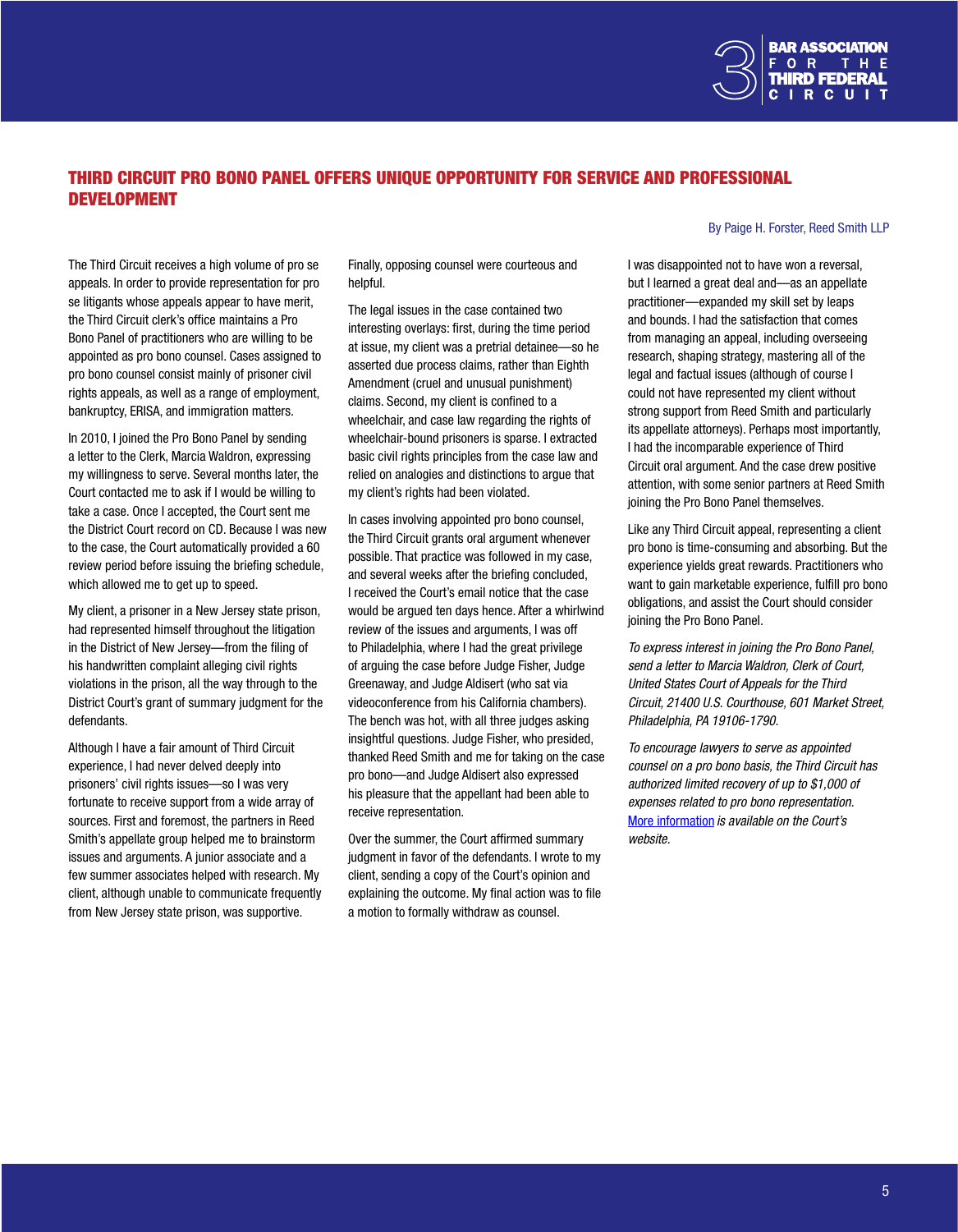

## CASE OF INTEREST: *IN RE K-DUR ANTITRUST LITIGATION*

*Third Circuit Revives Circuit Split Over How to Evaluate "Reverse Payment" Settlements*

The United States Court of Appeals for the Third Circuit recently ruled that a patent litigation settlement agreement that includes a "reverse payment"—a payment from a name-brand pharmaceutical maker to a generic company, in exchange for the generic company's promise to delay manufacture of a generic version of a patented drug—is "*prima facie* evidence of an unreasonable restraint of trade" in violation of federal antitrust law. In re K-Dur [Antitrust](www.ca3.uscourts.gov/opinarch/102077p.pdf) Litig., 686 F.3d 197, 218 (3d Cir. 2012). The opinion by Judge Sloviter—writing for a panel that also included Judge Vanaskie and Judge Stengel of the Eastern District of Pennsylvania, sitting by designation revived a circuit split and rejected the more settlement-friendly "scope of the patent test" that has been adopted by the Second, Eleventh and Federal Circuits.

The Court's decision reversed the District of New Jersey's holding, in a case consolidated by the Judicial Panel on Multidistrict Litigation, that there was no antitrust violation. *In re K-Dur Antitrust Litig*., No. 01-1652, 2010 WL 1172995 (D.N.J. Mar. 25, 2010) *rev'd,* 686 F.3d 197 (3d Cir. 2012). The Plaintiffs, pharmaceutical wholesalers and retailers, alleged that the Defendants, namebrand and generic drug manufacturers, violated the Sherman Act by settling earlier patent cases involving the drug K-Dur 20 ("K-Dur"). Specifically, under the terms of the settlement agreement, the Defendants—Schering-Plough Corporation and two generic drug manufacturers—agreed that Schering would make payments to the generic manufacturers totaling \$75 million, and the generic manufacturers would delay their manufacture of generic K-Dur.

To encourage generic manufacturers to enter the market and lower the cost of prescription drugs, the federal Hatch-Waxman Act gives the first generic manufacturer to challenge a drug patent a 180-day exclusivity period during which the FDA cannot approve subsequent applications from other generic manufacturers. *In re K-Dur Antitrust Litig.*, 686 F.3d at 204. But, to protect valid patents, Hatch-Waxman allows name-brand pharmaceutical manufacturers to sue generic manufacturers for infringement of the patent as soon as they challenge it, triggering a stay of the FDA's approval

for 30 months or until a court finds the patent invalid. *Id*. at 204.

In *K-Dur,* the generic manufacturers challenged Schering's K-Dur patent as permitted by the Hatch-Waxman Act and Schering sued them, triggering the stay. That lawsuit was settled when Schering agreed to the "reverse payments" (colloquially, a "pay-for-delay settlement").

The Third Circuit case is not the only litigation over the K-Dur patent. Several years ago, the FTC ruled that the reverse payment settlement "unreasonably restrain[ed] commerce" by improperly extending Schering's monopoly over the market for K-Dur. *Id*. at 206-07. But the Eleventh Circuit reversed the FTC's ruling, applying what has come to be known as the "scope of the patent test," also adopted by the Second Circuit and the Federal Circuit. *Schering-Plough v. FTC*, 402 F.3d 1056 (11th Cir. 2005). Under the scope of the patent test, courts evaluating reverse payment settlements presume that the drug patent in question is valid. *Id*. at 211- 14. Therefore, under the scope of the patent test, a reverse payment settlement is not an antitrust violation so long as the agreed-upon delayed entry into the market does not extend beyond the term of the patent. *Id.*

The Third Circuit rejected the scope of the patent test, finding that it "improperly restricts the application of antitrust law and is contrary to the policies underlying the Hatch-Waxman Act," namely, increasing the availability of low cost generic drugs and encouraging generic manufacturers to challenge weak patents. *Id*. at 214, 217. Instead, the Court was persuaded by the reasoning of the FTC and the D.C. and Sixth Circuits that reverse payment settlements must be subjected to strict antitrust scrutiny. The Court took issue with the scope of the patent test's "almost unrebuttable presumption of patent validity," noting that the presumption of validity is a procedural device in patent litigation, not a right, and that many drug patents challenged by generic manufacturers are found invalid when litigated fully. *Id*. at 214-15. The Court also concluded that the scope of the patent test is contrary to the public interest underlying antitrust and patent law which "supports judicial testing and elimination of weak patents." *Id*. at 215-16. According to the

#### By Richard Heppner, Reed Smith LLP

Court, these considerations outweigh the judicial preference for settlement. *Id*. at 217-18.

Ultimately, the Third Circuit concluded that in challenges to reverse payment settlements, the factfinder "must treat any payment from a patent holder to a generic patent challenger who agrees to delay entry into the market as *prima facie* evidence of an unreasonable restraint of trade." *Id*. at 218. The restraint-of-trade presumption can be rebutted by evidence that the payment was "for a purpose other than delayed entry" or offers "some procompetitive benefit." *Id.*<sup>1</sup>

Schering, which has since merged with Merck & Co., has petitioned the Supreme Court for certiorari. *Petition for Certiorari, Merck & Co., Inc. v. Louisiana Wholesale Drug Co., Inc.*, 2012 WL 3645102 (Aug. 24, 2012). Given the clear circuit split regarding reverse payment settlements and the scope of the patent test—and the fact that the Eleventh and Third Circuit holdings conflict on the validity of the same agreement—this case appears to be a strong candidate for review by the high court.

1. The Third Circuit also decided a second issue related to class certification, holding that the District Court did not err in certifying the Plaintiffs' class of wholesalers and retailers who had purchased K-Dur from Schering while the generic version was excluded from the market. *Id*. at 218-24. Defendants had argued that Plaintiffs could not satisfy the predominance requirement of Federal Rule of Civil Procedure 23(b)(3) because the damages issues would require individualized assessments of each plaintiff's antitrust injury. But the Court concluded that injury could be shown on a class-wide basis because antitrust injuries are not based on lost profits but on a plaintiff being overcharged for a product, and the variation in pricing and sales was limited. *Id*. at 219-23. And the court rejected the Defendants' argument that inherent conflicts in the class meant it could not satisfy the adequacy of representation requirement in Rule 23(a)—because some of the drug wholesalers' sales and per-pill profits dropped once generic pills were available, meaning they actually benefited from the exclusion of generic K-Dur from the market—ruling instead that those wholesalers had the same incentive to seek damages as the other class members because their damages were based on what they were overcharged and not on their profits. *Id.* at 223-24.